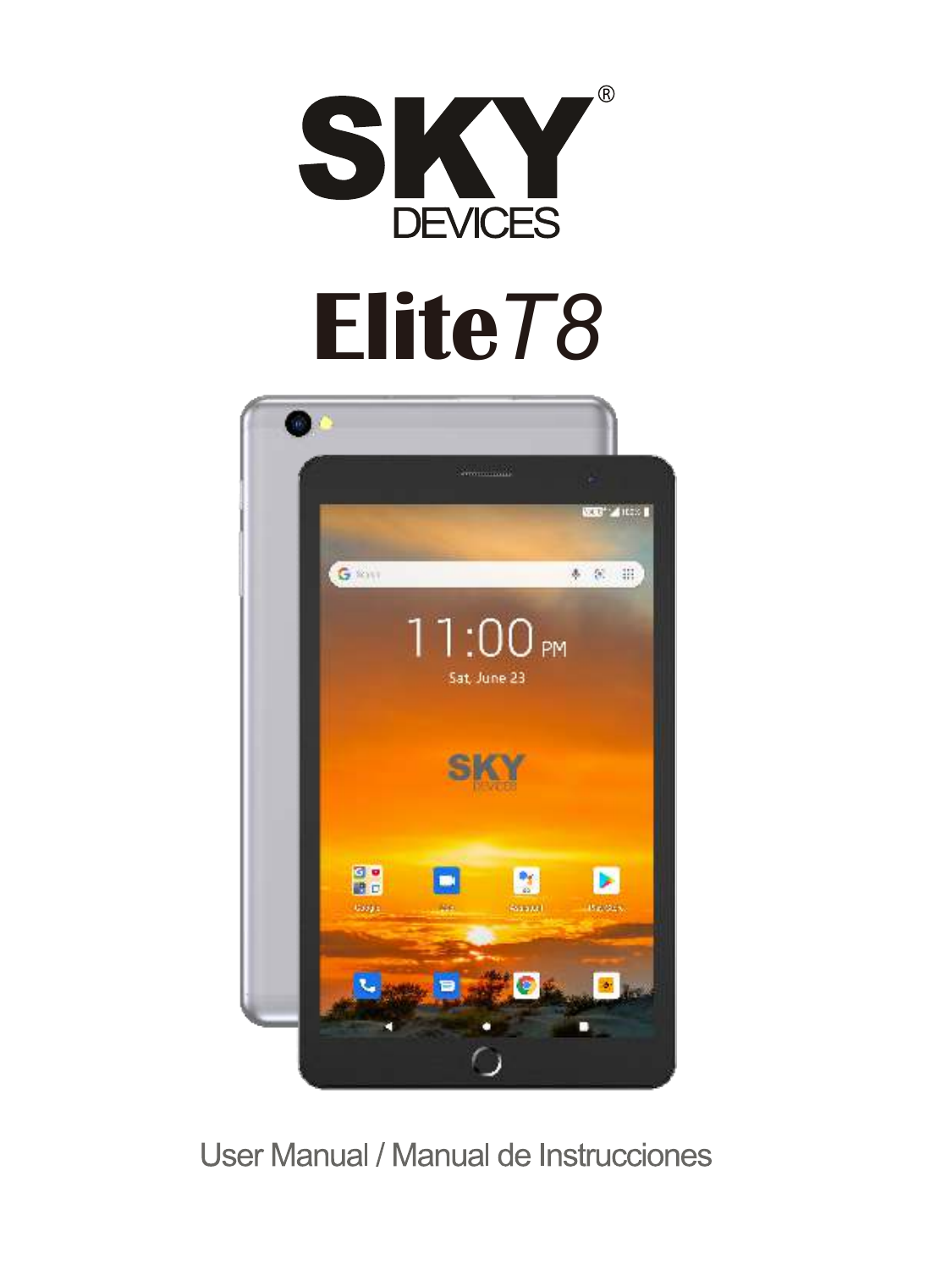# **Points for Attention**

- 1. Do not use the player in exceptionally cold or hot, dusty, damp or dry environments.
- 2. Do not allow the player to fall down while using it.
- 3. Please charge your battery when
	- A. Battery power icon shows an empty icon;
	- B. The system automatically shuts down and the power is soon off when you switch on the unit once again;
	- C. There is no response if you operate on any key
- 4. Please do not disconnect power abruptly when the player is being formatted or in the process of uploading or downloading. Otherwise it may lead to the error in the program.
- 5. When this unit is used as a moving disk, the user shall store or export files in the proper file management operation method. Any improper operation method may lead to the loss of files, for which this company will be held no liable.
- 6. Please do not dismantle this unit by yourself. If there is any inquiry, please contact the dealer.
- 7. There will be no separate notice in the case of any change in the functions and performance of this product.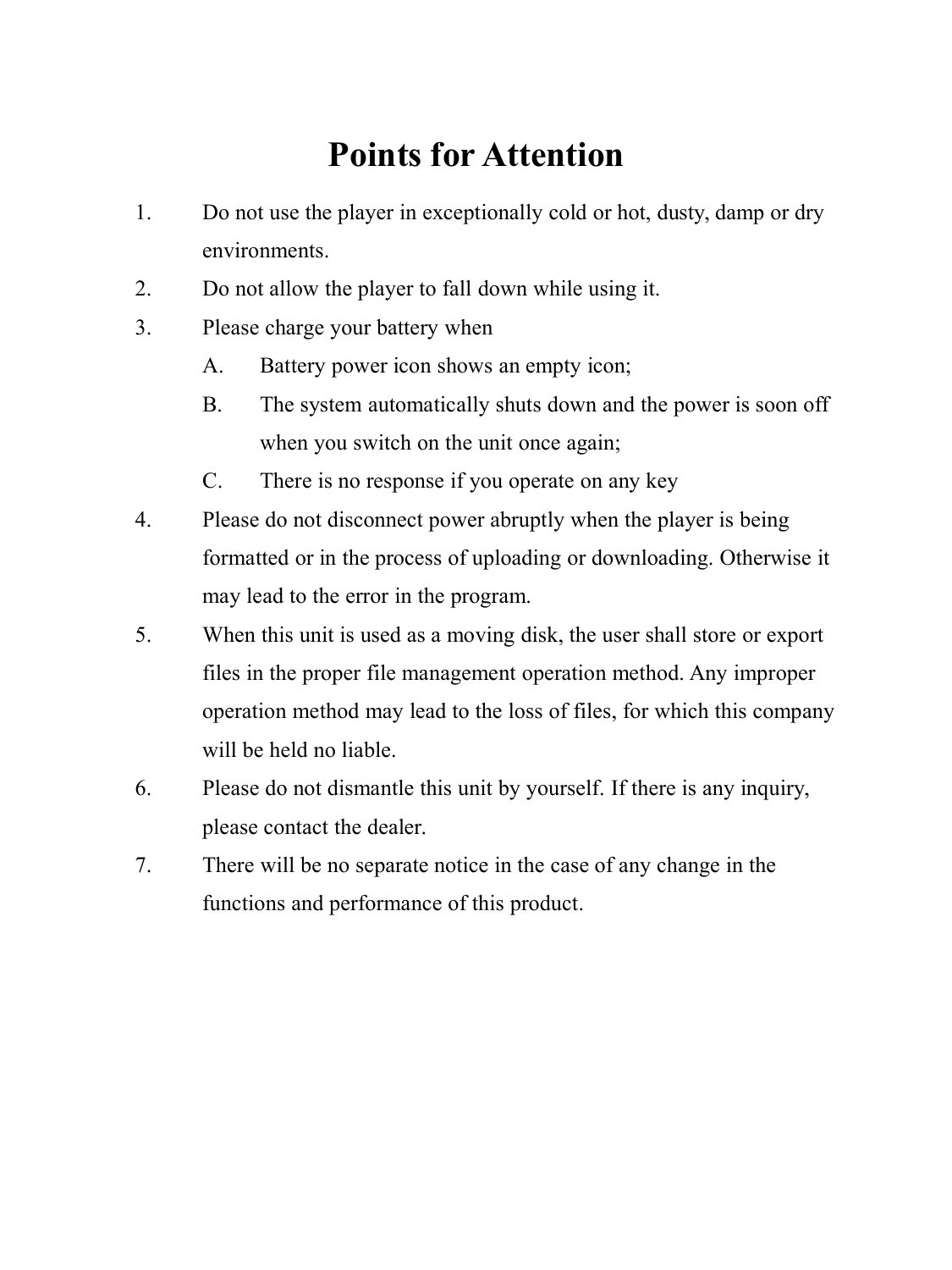# **Basic Operation**

#### **Power on**

In the shutdown state, long press "  $\Phi$ " button boots

### **Power off**

In the power on state, long press the "  $\Phi$ " key 3 seconds then pop-up device options, select " Power off " to shut down.

### **Sleep**

The machine under normal operating conditions, Short press the power button, Into hibernation, Now, Screen will close. Short press the power button again, Be able to resume normal mode. When the time being use this MID can enable this feature when, To reduce power consumption.

### **Power reset**

If there is shutdown to the player in the process of operation, you can turn off and restart the player by pressing "reset" key.

### **Screen time out**

If you do not contact the player within the set time, and do no operate by the button, the contact screen will be automatically turns off.

In any state, short press "  $\Phi$ " button and for activation; Then skid the lock upwards to the green of spotted which will accomplish to access to the upper interface.

If it is necessary to deactivate the contact screen time out function, you can set the [Screen time out] option under [display] function into "Never ".

#### **Using the Micro SD card**

After this unit is connected with the computer, you will find two moving disks. The first one is the built-in memory disk for this unit and the other is the disk for the Micro SD card. If no card is inserted, the second disk can not be opened. This unit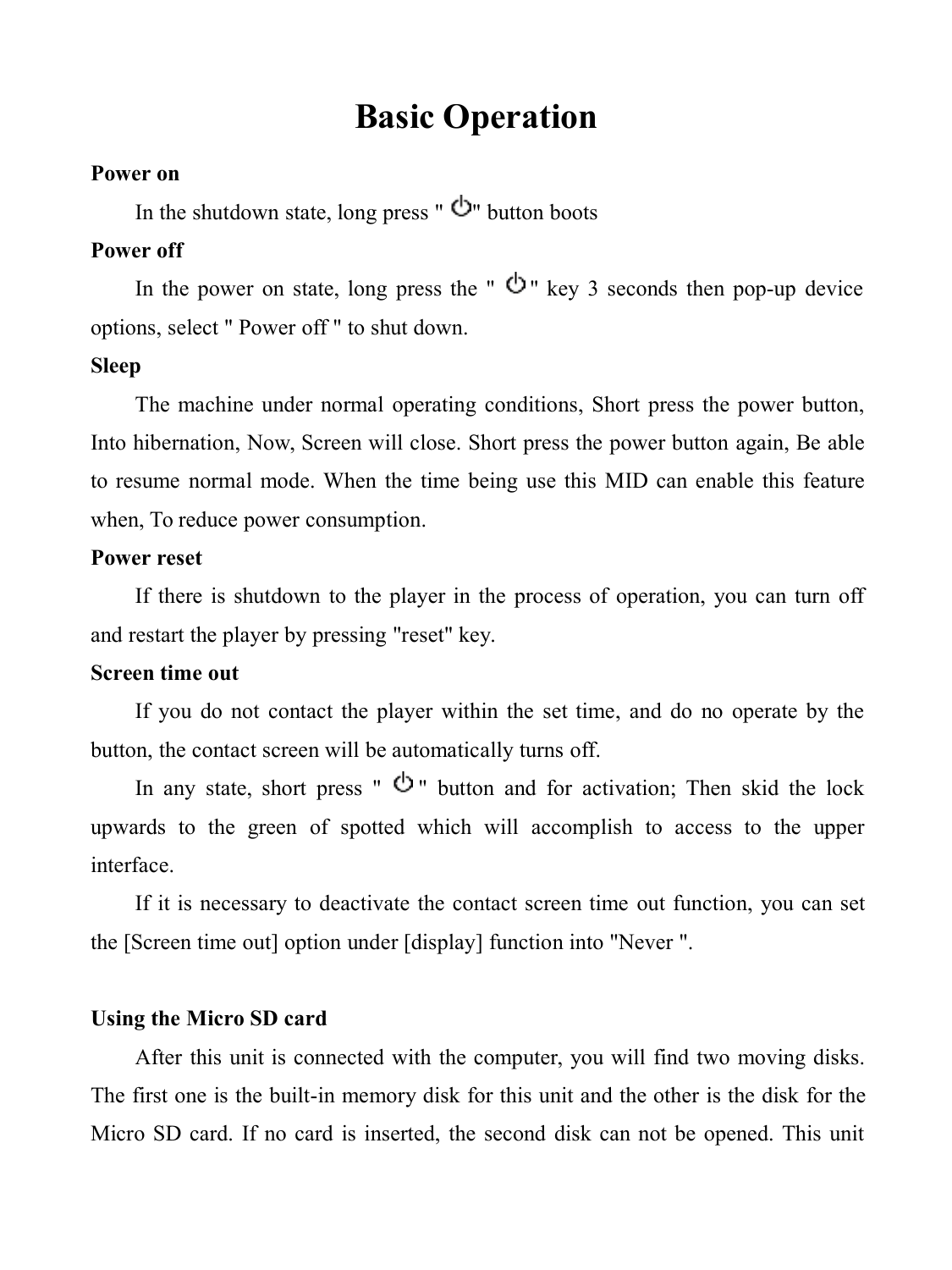supports the extension of the Micro SD card from4GB to 128GB.

### **Inserting and Pulling out the Micro SD card**

### **Inserting:**

Put the Micro SD card face up (side with words), and slightly force the card into the socket of the card, i.e. connecting the unit. Under this state, you can play the content in the Micro SD card.

### **Pulling:**

Slightly push the Micro SD, and it will bounce by a section, and then you can take it out.

### *Caution:*

Please perform inserting and pulling operation when power is off! Otherwise, it will lead to the loss or damage to the files within the unit! If no card is inserted, the computer will be unable to perform read and write operation for the disk notes of the later removable disk (Micro SD card).

### **Battery:**

High capacity Polymer battery is used for this unit.

The duration available of the battery power depends on volume, types of playing files and operation of batteries. The player can be set up by the user as "user define power off time" or "display setup" to save batteries.

### **Charging:**

This unit can be recharged by USB port, please charge the device only by equipped USB cable and Charger. Other Charger might damage the machine.

### *Warnings for charging:*

- *1. A new battery may be empty and not charged before you get the device.*
- *2. If the device is not used for long time, it is better to charge it to full capacity every 2 or 3 months during storage.*

Power adapter is a key component of the portable player, which play a crucial role in keeping the portable player's normal work and protecting your security when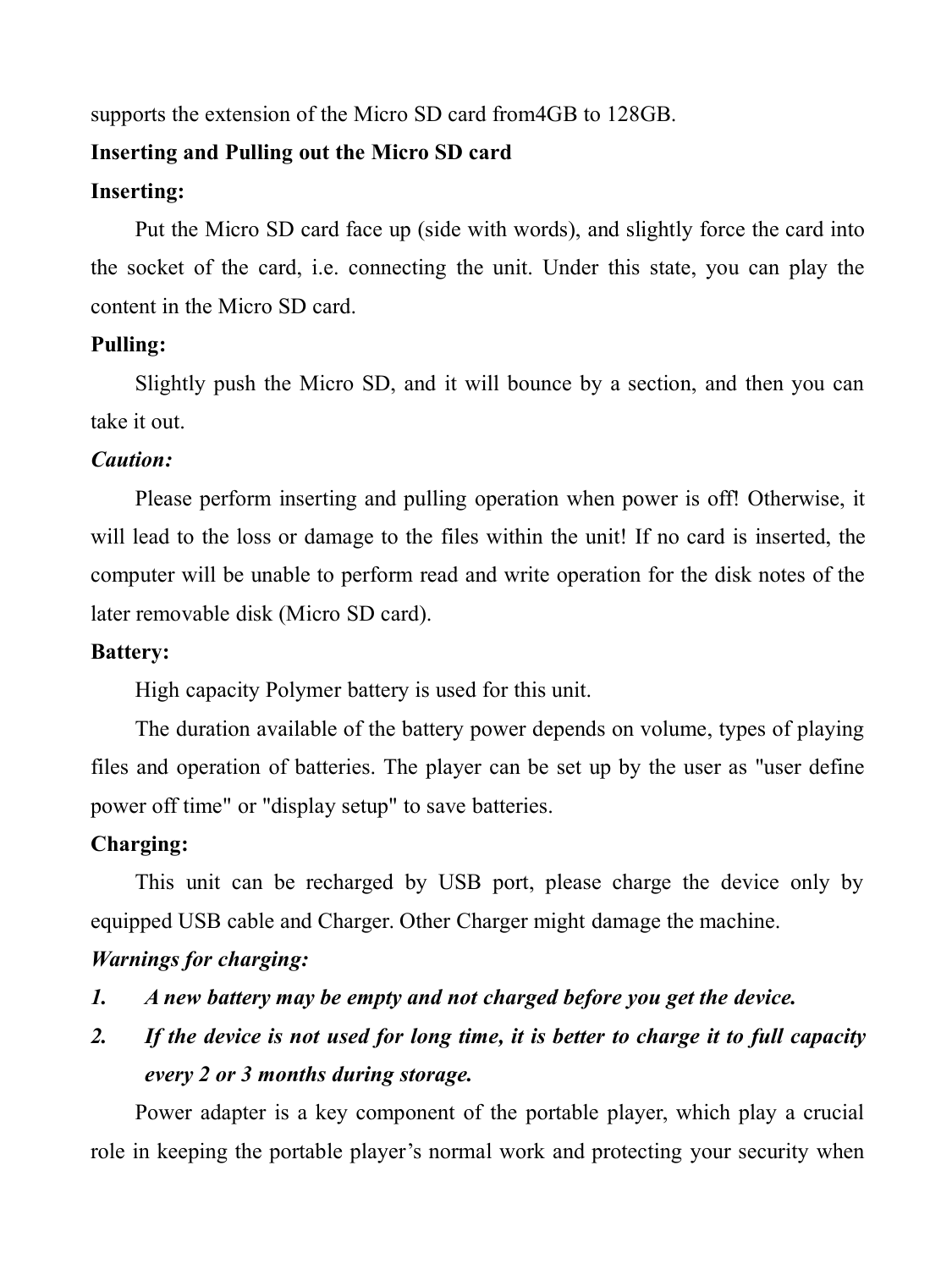using the player, a long-term customer surveys and after-sales service Practice shows that the malfunction of the portable player In many cases were caused by using inappropriate accessories, in particular the power adapter.

Use the substandard power adapter will shorten the life of the portable player by considerably, the voltage instability will seriously affected the normal work of the portable player and bring permanent damage on the player's performance and reliability, Use the substandard power adapter will also reduced the vocal quality of the players, shutdown the player when you using it, In addition, Use the substandard power adapter will cause combustion and explosion which will disserve the safety of the consumers.



# **Setting up your tablet**

After charging the battery, press and hold the power button for up to 5 seconds until the pattern was displayed.

**IMPORTANT:** If the battery image is not displayed on the screen, press the power button briefly to display the image, and then press and hold the power button until the logo is displayed.

Follow the on-screen instructions to select a language and a wireless network.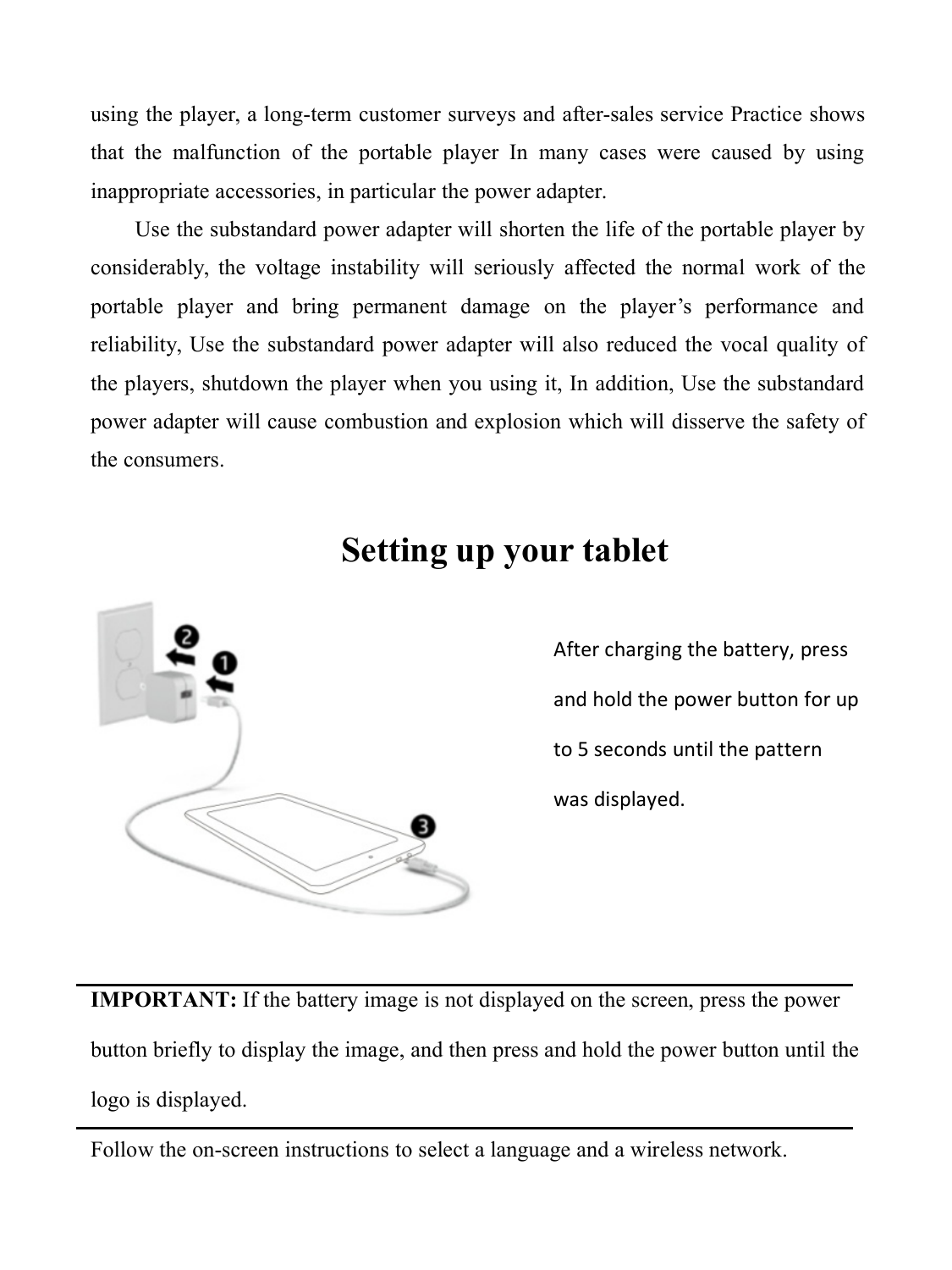- All apps—Display a list of all apps installed.
- Setting —Set the WLAN, BT, Brightness etc.
- The **button moves back one step to the previous menu/page.**
- The **button returns immediately to the main screen.**
- The **button** displays a menu of recently opened applications.

(This interface adds a "CLEAR ALL" button)

**NOTE:** The appearance of the Home screen may vary.

Google **Search**—Allow you to type one or more keywords to search.

**Voice search**—Allow you to speak one or more keywords to search with the installed search app.

**\***The search feature varies by model and country.

### **. SETTINGS MENU**

The settings menu allows you to adjust Tablet cellphone System Configuration.

To Change Settings:

1. Touch the "Settings" **10** menu icon on the Application menu. The Settings menu will open.

2. Touch a category title to view further options on the right side of the screen.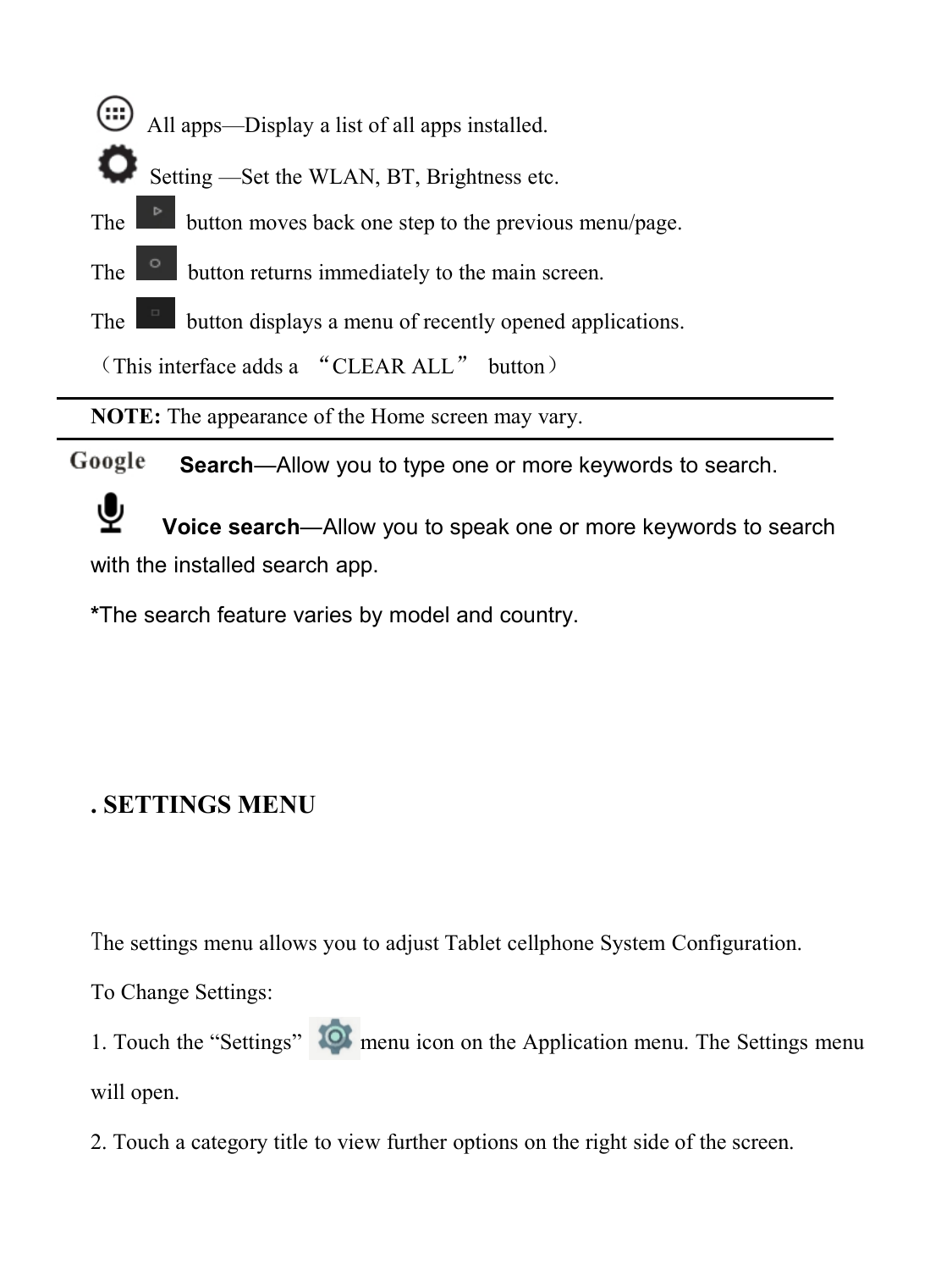- Wi-Fi Connect to/disconnect from wireless networks, view connection status
- Bluetooth Connect or disconnect Bluetooth devices
- Display Adjust display settings.
- Prompt & Notifications Adjust different notification settings.
- Audio Profiles Adjust the different audio settings such as notification tones.
- Apps A list of all apps downloaded and running.
- Storage  $&$  USB View your phone's internal and external storage settings.

(Note: the operation system software occupied some part of capacity).

- Battery View the status of your battery and make adjustments to power consumption.
- Memory View the total memory capacity and free memory capacity.

(Note: this is for RAM memory, if it's 1GB ram, the displayed total memory will be around 0.90-0.93GB).

- Users Switch between Owner and Guest
- Location Change approximate location detection, improve search results, GPS satellites
- Security Adjust phone's security settings; the screen lock;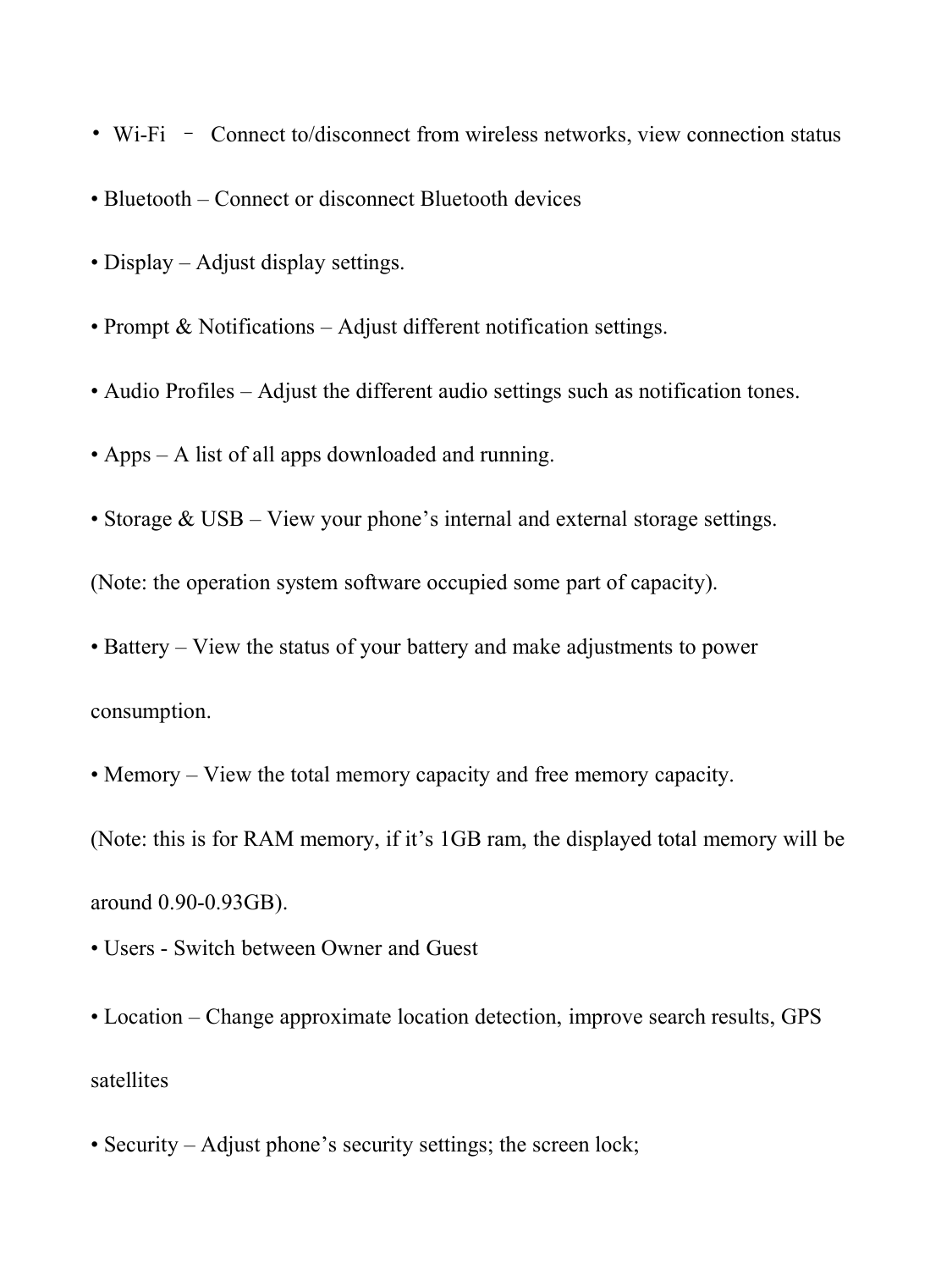- Accounts Add or remove email and Google™ accounts such as Gmail, Google
- Google Location, security, Ads, Nearby, Set up nearby device.
- Language and input add to the dictionary, edit on-screen keyboard settings, vocal search, etc.
- Backup and reset Backup and restore data, perform factory reset, etc.
- Date & time Set date, time zone, time, clock format etc.
- $\bullet$  Accessibility Set up large text, auto-rotate screen, speak password etc.
- About Phone Displays information about your phone
- "Settings" added the hamburger menu, in the two level settings in the upper left

corner of the interface, you will see this hamburger menu.

click to see all the settings, easy to quickly jump.

### **With the installed search app.**

### **Use gestures**

The following gestures can be

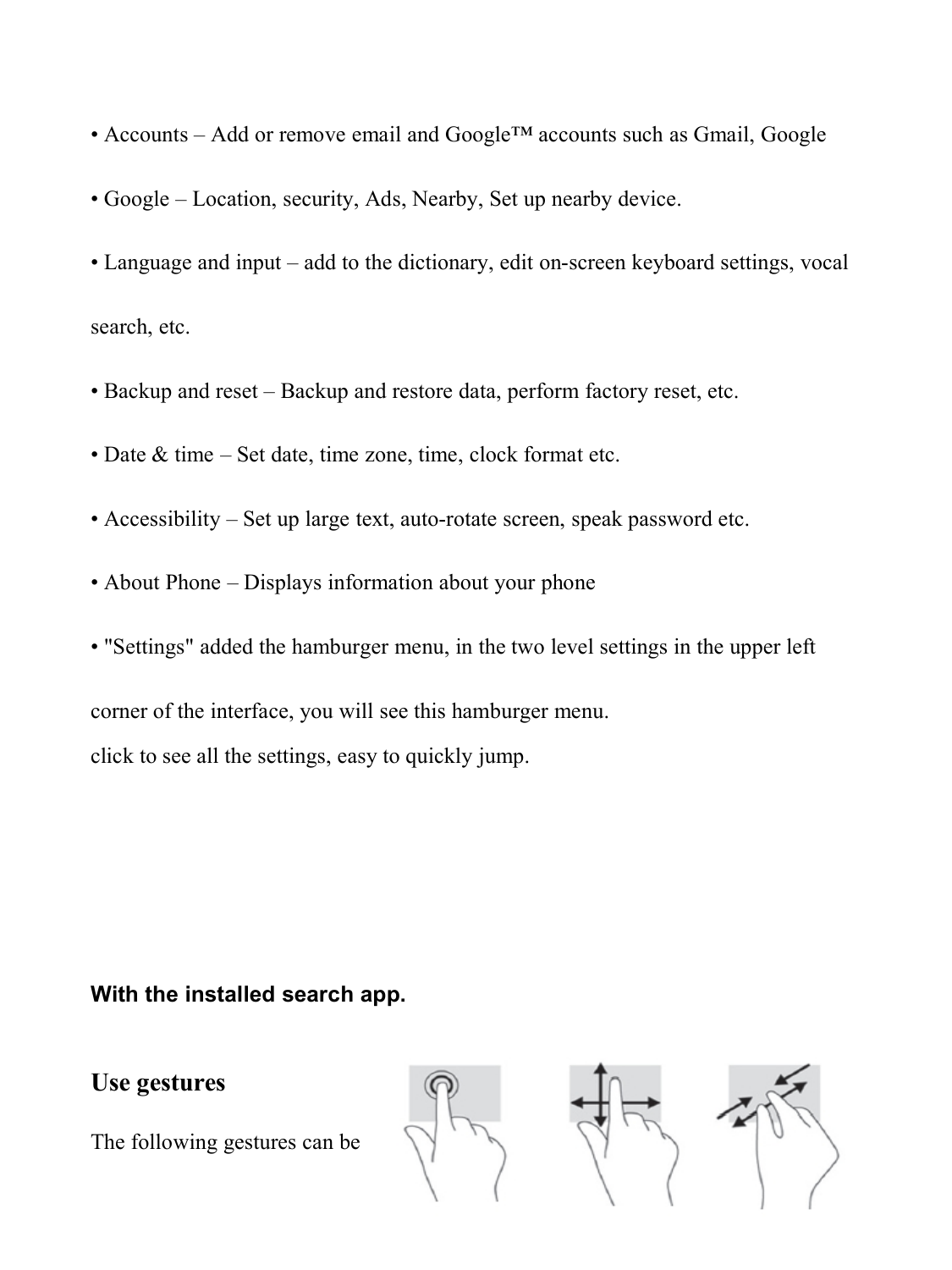used with your tablet:

Organize the Home screen

• To add an app or a widget to the Home screen, touch the **Apps** tab or the **Widgets** tab, and then tap and hold an app or widget until it is added to the Home screen.

• To remove an app or widget from the Home screen, drag it to the X at the top of the screen.

### **Change your tablet's view**

The Auto-rotate feature allows you to change your tablet's view. For landscape view, hold the tablet horizontally. For portrait view, hold the tablet vertically.

**NOTE:** Some apps do not rotate automatically.

To change the Auto-rotate setting, swipe down from the top of the screen to display notifications, and then touch the Screen rotation icon to lock  $\widehat{\mathbb{Q}}$  or unlock  $\widehat{\mathbb{Q}}$ the screen rotation.

### **Return to the Home screen**

To quickly return to the Home screen, touch  $\Box$ 

### **Display apps, widgets, and notification**

**Apps**—Touch  $\overline{\text{...}}$ , and then touch the Apps tab to see a list of all apps.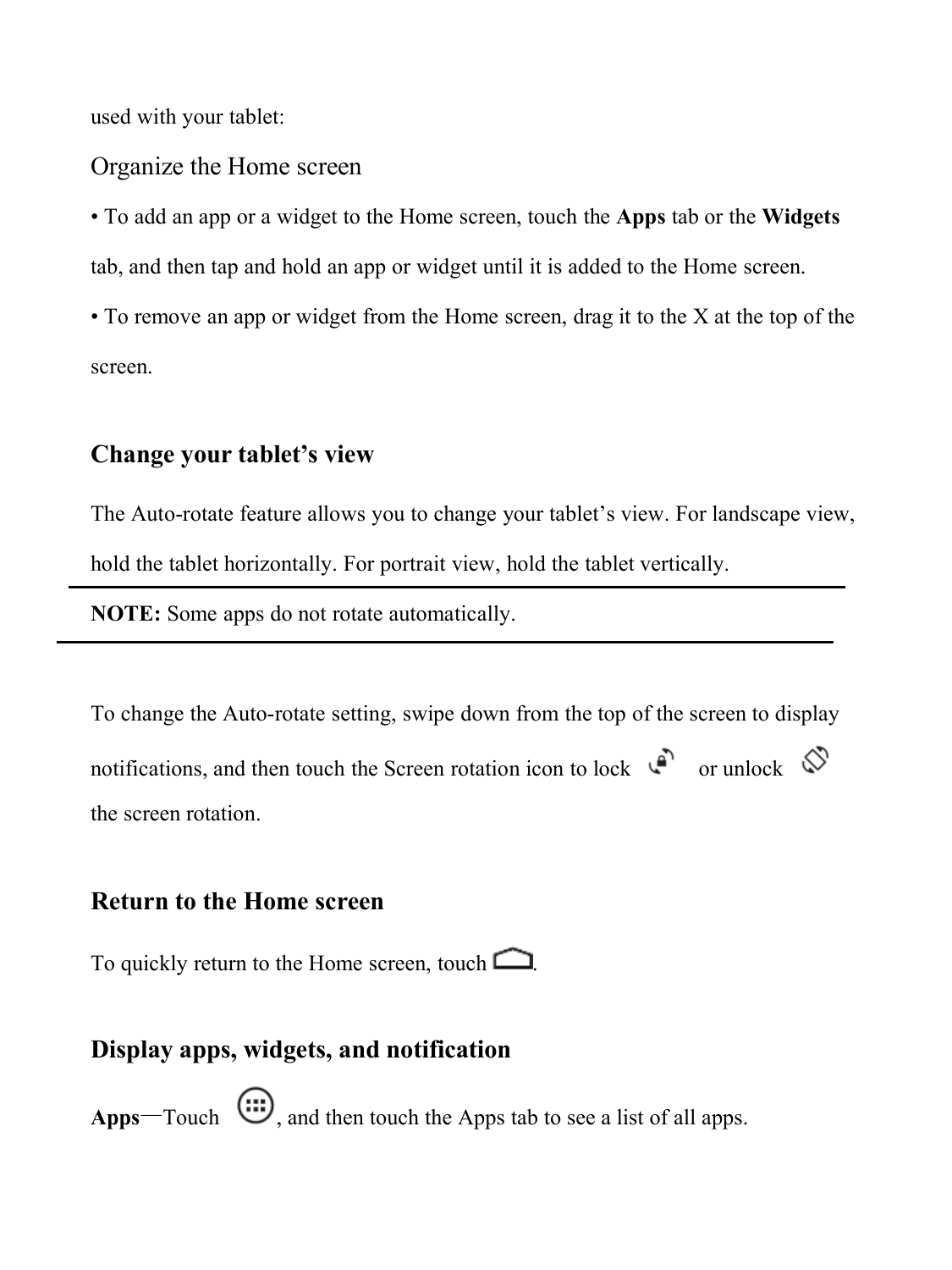**Widgets**—Touch  $\overline{\mathbf{w}}$ , and then touch the Widgets tab to see a list of all widgets. **Notification**—Swipe down from the top of the screen to see your notifications.

### **Back up your data**

Strongly encourages that you periodically back up your personal data and media on your tablet to another computer, a dedicated storage device, or to the cloud using one of several commercially available solutions.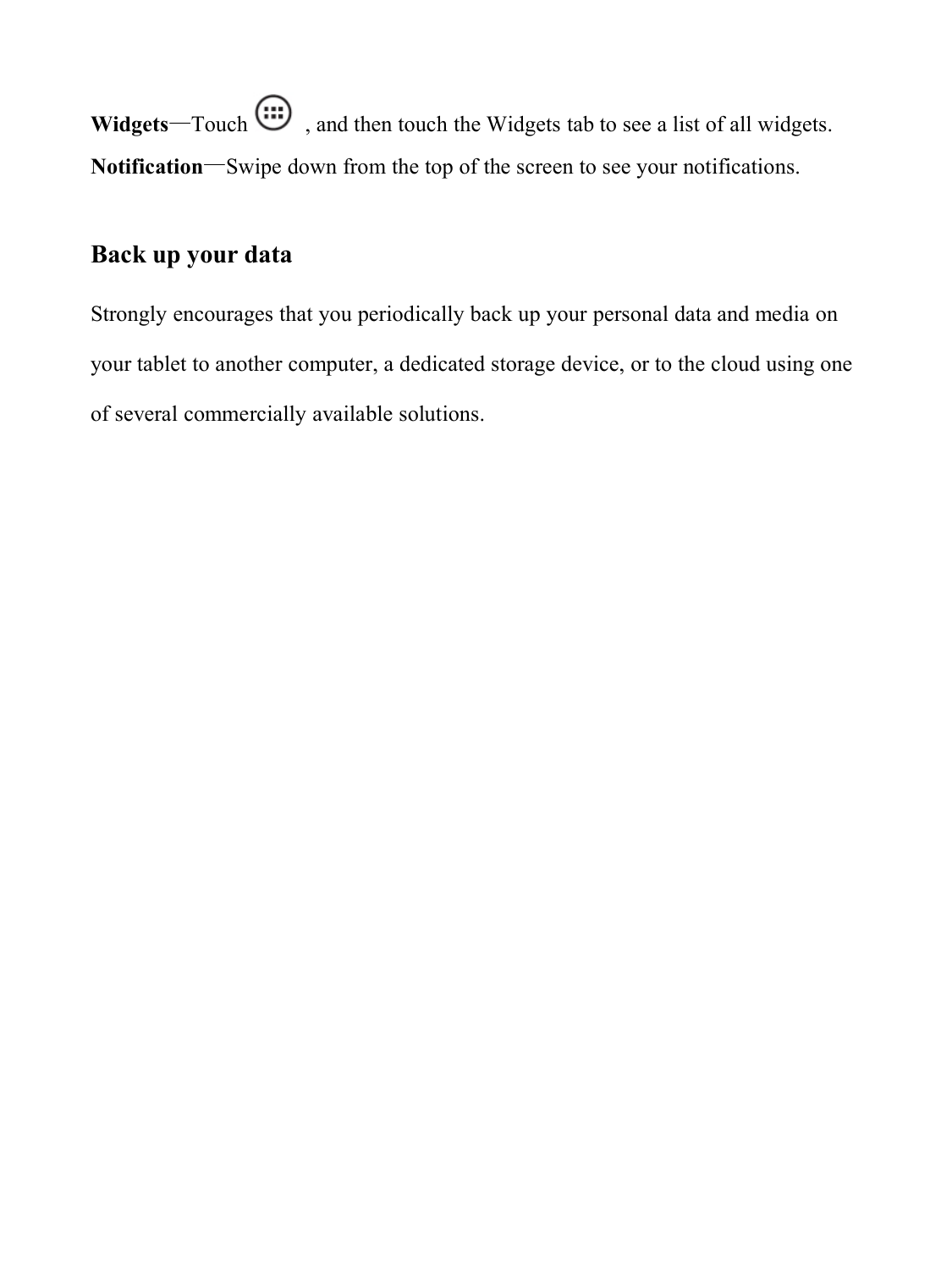# **Specification**

| Memory                         | Flash Memory               | 32GB                                                             |
|--------------------------------|----------------------------|------------------------------------------------------------------|
| General                        | Main Chip                  | MTK8765 Quad Core                                                |
|                                | Display                    | 8" 800*1280 IPS                                                  |
|                                | Operation system           | Android™ 11 (Go edition)                                         |
|                                | <b>DDR</b>                 | 2GB                                                              |
|                                | <b>Built-in WLAN</b>       | WLAN 802.11 b/g/n                                                |
|                                | TP                         | $P + G$                                                          |
|                                | RTC(Real-time clock)       | Yes                                                              |
|                                | G-sensor                   | Yes                                                              |
|                                | Power Charger              | 5V 2A                                                            |
|                                | Camera                     | 2.0MP+5.0MP FF                                                   |
|                                | <b>Bluetooth</b>           | Support                                                          |
|                                | Speaker                    | Yes                                                              |
|                                | <b>Dimensions</b>          | Approx. 207*123.8*8.9mm                                          |
|                                | Operational<br>Temperature | $-5 - 40$ degree                                                 |
| Language                       | Multi-language             | Spanish, English, etc.                                           |
| Power<br>supply                | Battery                    | 4000mah                                                          |
| Compatible<br>format           | Video                      | Supports AVI, MOV, VOB, RM/RMVB, FLV, DAT,<br>MKV, MPG, MPE etc. |
|                                | Music                      | Supports MP3, WMA, APE, FLAC etc.                                |
|                                | Photo                      | Supports JPG, BMP, GIF and PNG photos                            |
|                                | E-book                     | Support PDF, TXT, EPUB etc. e-book format                        |
| <b>Application</b><br>software |                            | Google Maps/e-mail/MSN/SKPYE/GTALK/INETBOOKS                     |

Google, Android, YouTube and other marks are trademarks of Google LLC.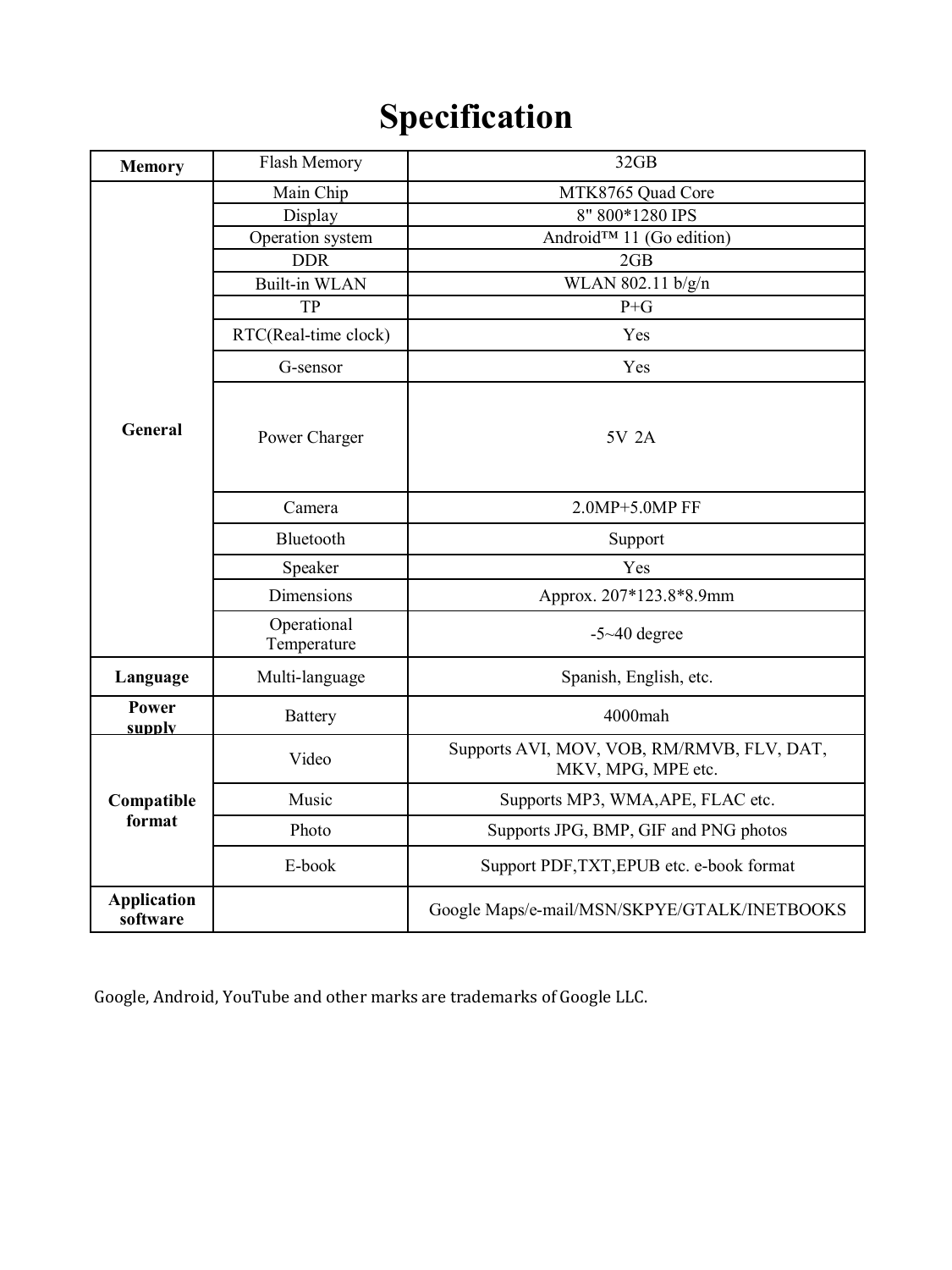# **Puntos de Atención**

- 1. No utilice la Tablet en ambientes excepcionalmente fríos o calientes, polvorientos, húmedos o secos.
- 2. No permita que la Tablet se caiga mientras la usa.
- 3. Por favor cargue la batería cuando:
	- a. El ícono de energía de la batería muestra un ícono vacío;
	- b. El sistema se apaga automáticamente y la alimentación se apaga pronto cuando vuelve a encender la unidad;
	- c. No responde si opera en cualquier tecla.
- 4. No desconecte la alimentación abruptamente cuando la Tablet está siendo formateada o en el proceso de carga o descarga. De lo contrario puede dar lugar a un error en el programa.
- 5. Cuando esta unidad se utiliza como un disco portatil, el usuario almacenará o exportará archivos en el método de operación de administración de archivos adecuado. Cualquier método de operación incorrecto puede llevar a la pérdida de archivos, por lo que la empresa no será responsable.
- 6. Por favor, no desarme la unidad por su cuenta. Si tiene alguna consulta, póngase en contacto con el distribuidor.
- 7. No habrá una notificación por separado en caso de cualquier cambio en las funciones y en el desempeño de este producto.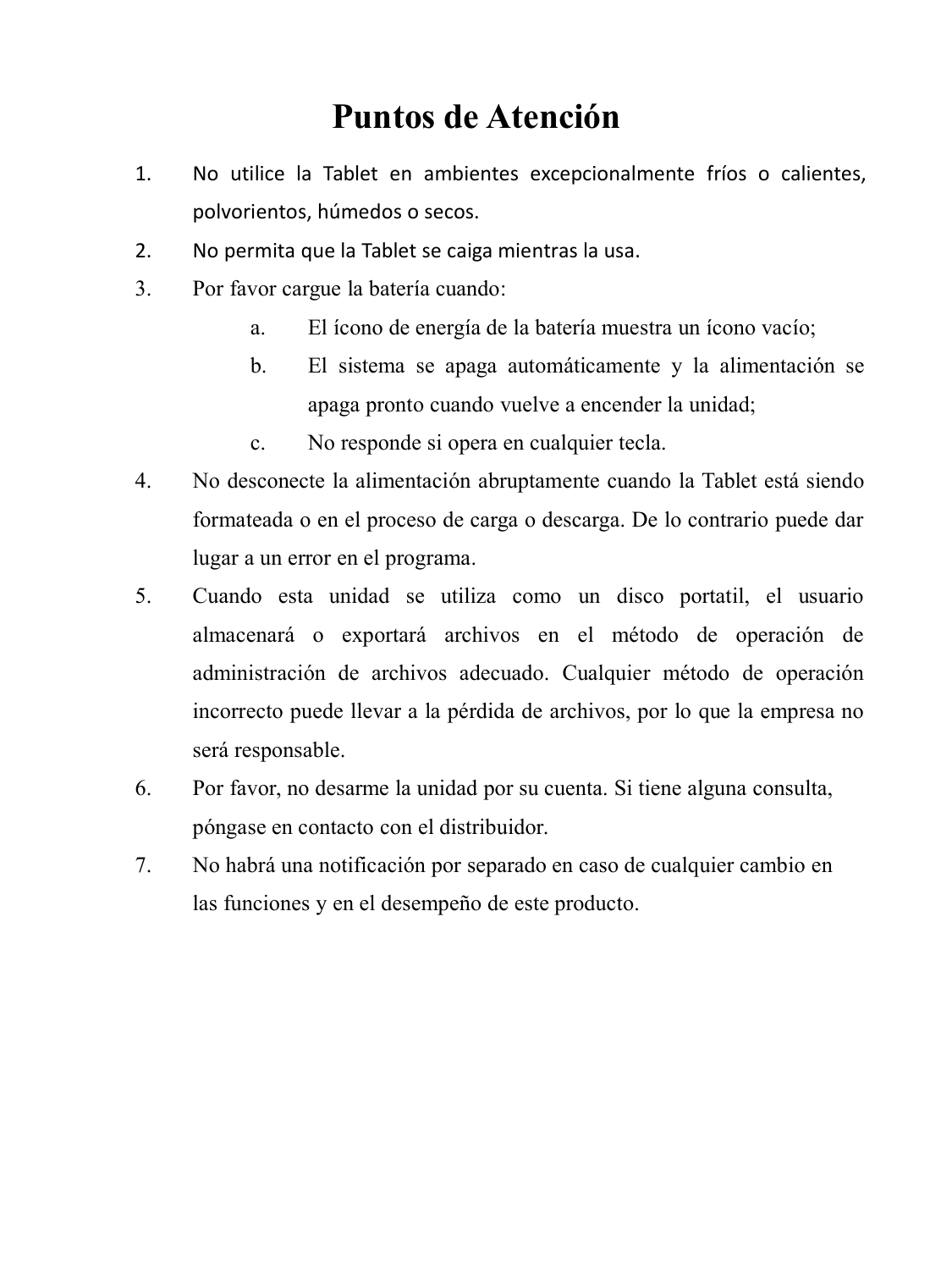# **Operación básica**

### **Encendido**

En el estado de apagado, mantenga presionado el botón " $\Phi$ "

### **Apagado**

En el estado de encendido, mantenga presionado el botón " $\mathcal{O}$ " por 3 segundos, luego en las opciones emergentes del dispositivo seleccione " Apagar".

### **Reposo**

En condiciones normales de funcionamiento, presione brevemente el botón de encendido, luego en hibernación, la pantalla se cerrará. Presione brevemente el botón de encendido nuevamente y podrá reanudar el modo normal. Durante el tiempo de uso del MID puede habilitar esta función para reducir el consumo de energía.

### **Reinicio de energía**

Si la unidad se apaga durante el funcionamiento, puede apagarlo y reiniciarlo presionando la tecla "reiniciar".

### **Temporizador de pantalla**

Si no utiliza la unidad dentro del tiempo establecido y no lo opera mediante el botón, la pantalla de contacto se apagará automáticamente.

En cualquier estado, presione brevemente el botón " $\Phi$ " para la activación: luego deslice el candado hacia arriba hasta el punto verde, lo que permitirá acceder a la interfaz superior.

Si es necesario desactivar la función temporizador de pantalla de contacto, puede configurar la opción [Tiempo de espera de pantalla] en la función [pantalla] en "Nunca".

#### **Utilizar la tarjeta Micro SD**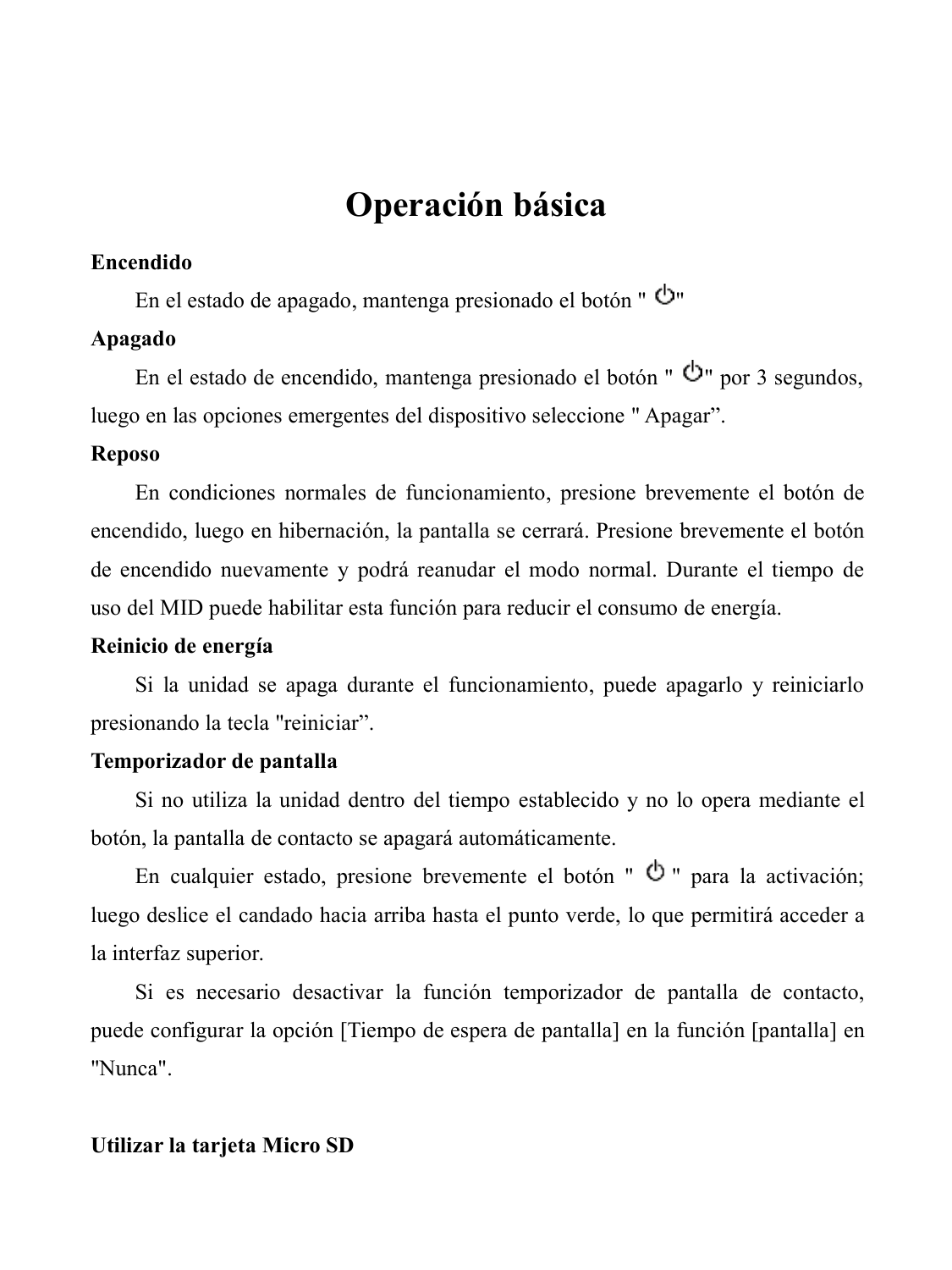Después de conectar esta unidad con la computadora, encontrará dos discos móviles. El primero es el disco de memoria incorporado para esta unidad y el otro es el disco para la tarjeta Micro SD. Si no se inserta una tarjeta, no se puede abrir el segundo disco. Esta unidad es compatible con la extensión de la tarjeta Micro SD de 4 GB a 128 GB.

#### **Insertar y retirar la tarjeta Micro SD**

#### **Insertar:**

Coloque la tarjeta Micro SD hacia arriba (el lado con palabras) y presione ligeramente la tarieta en la ranura para tarieta, es decir, conecte la unidad. En este estado, puede reproducir el contenido en la tarjeta Micro SD.

#### **Retirar:**

Presione ligeramente la Micro SD y rebotará por una sección, y luego podrá retirarla.

### *Precaución:*

¡Para insertar y retirar la tarjeta la unidad debe estar apagada! De lo contrario, se producirán pérdidas o daños en los archivos dentro de la unidad. Si no se inserta una tarjeta, la computadora no podrá realizar operaciones de lectura y escritura para las notas del disco del último disco extraíble (tarjeta Micro SD).

#### **Batería:**

Esta unidad utiliza una batería de polímero de alta capacidad.

La duración disponible de energía de la batería depende del volumen, los tipos de archivos de reproducción y el funcionamiento de las baterías. El usuario puede configurar el reproductor como "tiempo de apagado definido por el usuario" o "configuración de pantalla" para ahorrar batería.

#### **Carga:**

Esta unidad se puede recargar mediante un puerto USB; cargue el dispositivo solo con un cable USB y un cargador del equipo. Otro cargador podría dañar el dispositivo.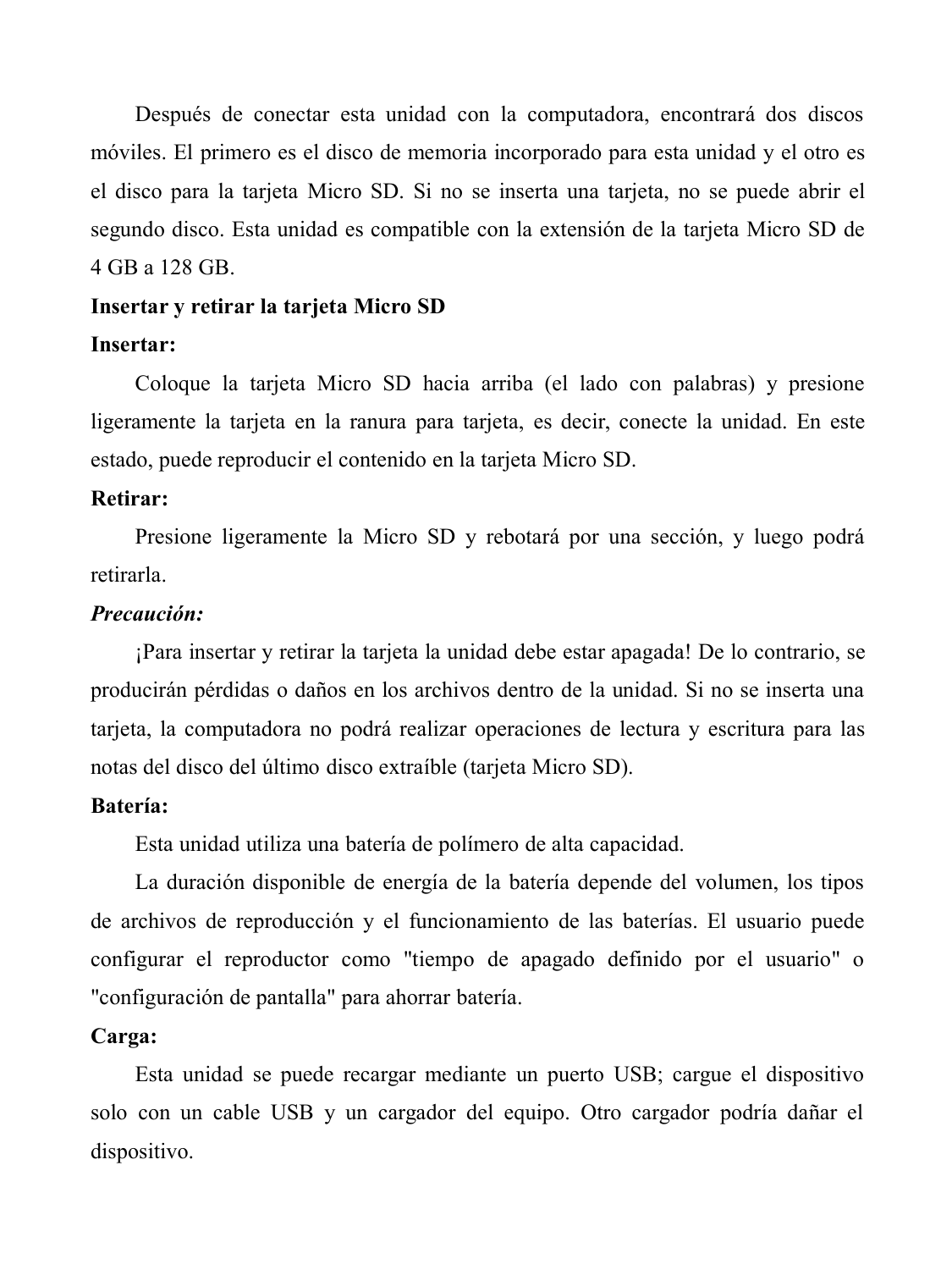*Advertencias para la carga:*

- *8. Una batería nueva puede estar vacía y no estar cargada antes de obtener el dispositivo.*
- *9. Si el dispositivo no se utiliza durante mucho tiempo, es mejor cargarlo a su máxima capacidad cada 2 o 3 meses, mientras lo tenga guardado sin uso.*

El adaptador de corriente es un componente clave del reproductor portátil, el cual desempeña un papel crucial para mantener el desempeño normal del reproductor portátil y proteger su seguridad cuando lo utilice. Las encuestas a largo plazo realizadas a los clientes y el servicio de postventa demuestran, en muchos casos, que el mal funcionamiento del reproductor portátil fue causado por el uso de accesorios inapropiados, en particular el adaptador de corriente.

El uso de un adaptador de alimentación de inferior calidad acortará la vida útil del reproductor portátil, la inestabilidad de la tensión afectará seriamente el funcionamiento normal del reproductor portátil y provocará un daño permanente en el rendimiento y la fiabilidad del reproductor. Así mismo, el uso de un adaptador de alimentación de inferior calidad también reducirá la calidad vocal del reproductor. Apague el reproductor cuando esté utilizando el adaptador. Además, el uso de un adaptador de alimentación de baja calidad podría provocar una combustión y una explosión que perjudicarán la seguridad de los usuarios.



# **Configurar la Tablet**

Después de cargar la batería, mantenga presionado el botón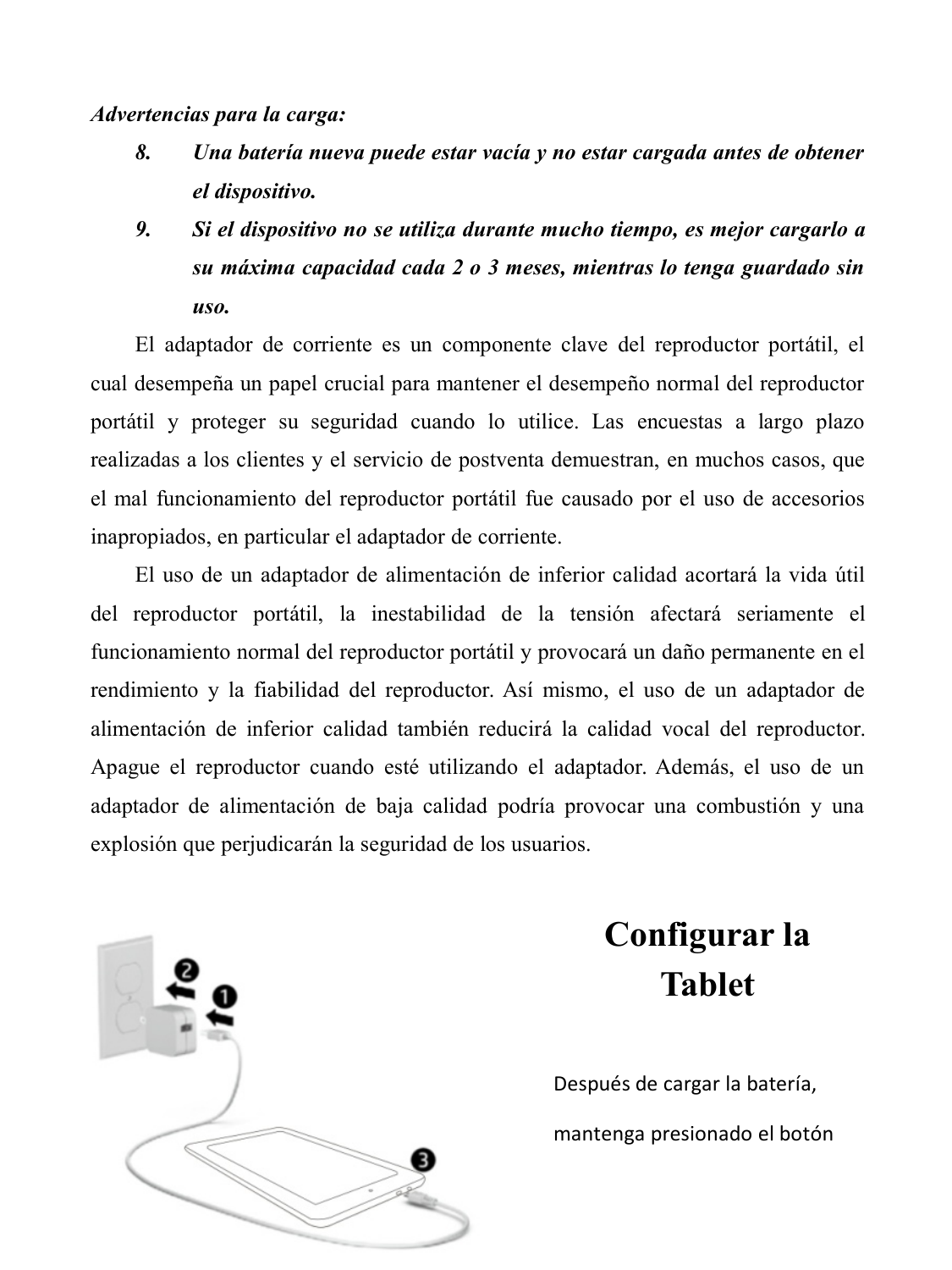encendido por 5 segundos hasta que se muestre el patrón.

**IMPORTANTE:** Si la imagen de la batería no se muestra en pantalla, presione

brevemente el botón de encendido para mostrar la imagen y luego mantenga

presionado el botón de encendido hasta que se muestre el logotipo.

Siga las instrucciones en pantalla para seleccionar un idioma y una red inalámbrica.

- Todas las aplicaciones—Muestra una lista de todas las aplicaciones instaladas.
- Configurar —Configurar el WLAN, BT, brillo, etc.
- El botón  $\mathbb{R}$  retrocede un paso al menú/página anterior.
- El botón vuelve inmediatamente a la pantalla inicio.
- El botón **muestra el menú de las aplicaciones abiertas recientemente.**

(Esta interfaz añade un botón "BORRAR TODO")

**NOTA:** La apariencia de la pantalla Inicio puede variar.

Google **Buscar**— Le permite escribir una o más palabras clave para buscar.



**Búsqueda por voz**— le permite hablar una o más palabras clave para buscar con la aplicación de búsqueda instalada.

**\***La función de búsqueda varía según el modelo y el país.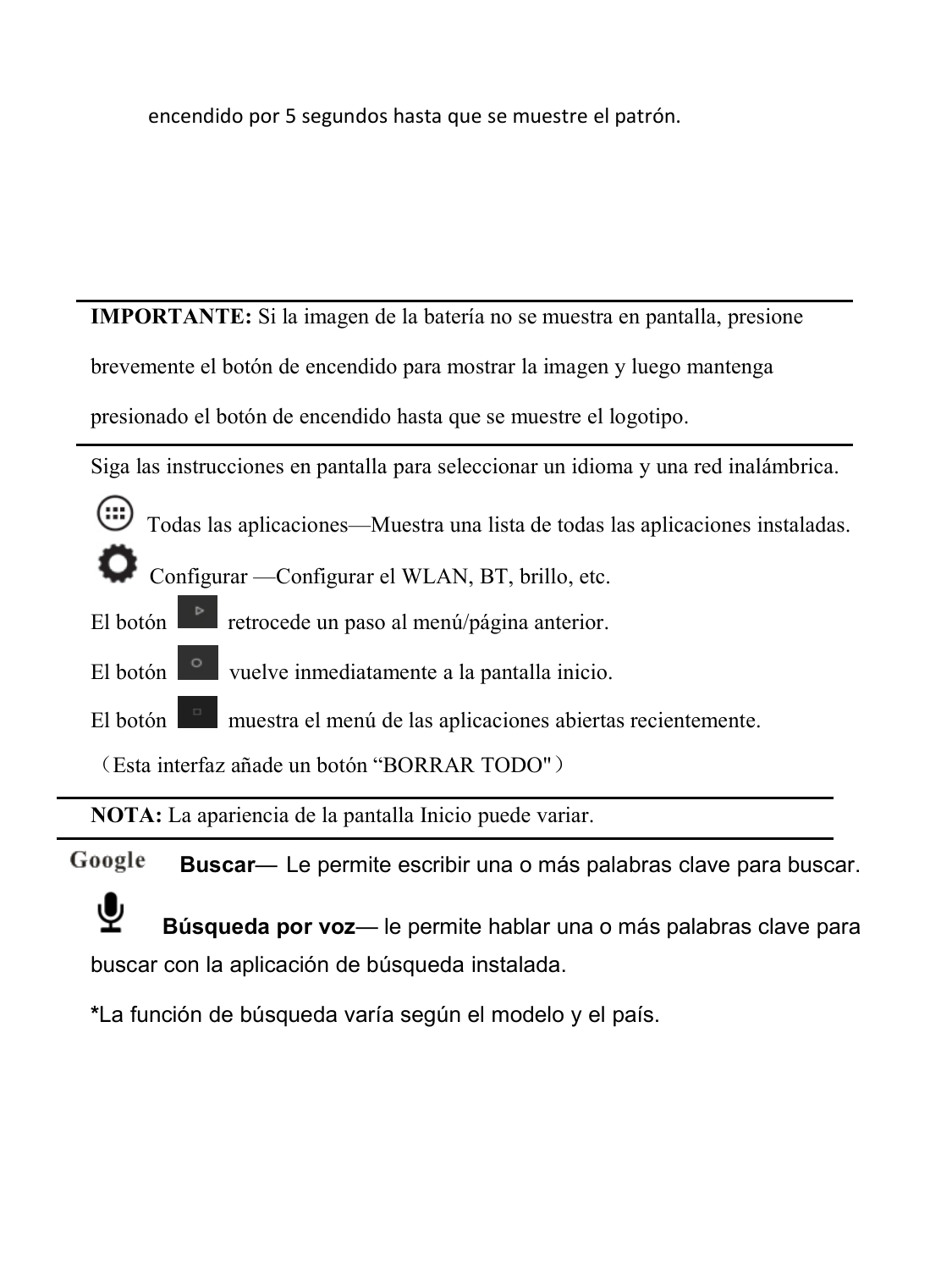### **MENÚ CONFIGURACIONES**

El menú configuraciones le permite ajustar la configuración del sistema del teléfono celular de la Tablet.

Para cambiar configuraciones:

1. Toque el ícono menú "Configuraciones" **en el menú de Aplicaciones.** Se abrirá el menú Configuraciones.

2. Toque un título categoría para visualizar más opciones en el lado derecho de la pantalla.

• Wi-Fi $\overset{\circ}{\Phi}$  – Conectar a/desconectar de redes inalámbricas, ver el estado de la

conexión.

- Bluetooth  $\bigotimes^{\textcircled{R}}$  Conectar o desconectar dispositivos Bluetooth
- Pantalla Ajustar configuraciones de pantalla.
- Avisos y Notificaciones Configure los diferentes ajustes de notificación. .
- Perfiles de Audio Configure los diferentes ajustes de audio como los tonos de notificaciones.
- Aplicaciones una lista de todas las aplicaciones descargadas y en ejecución.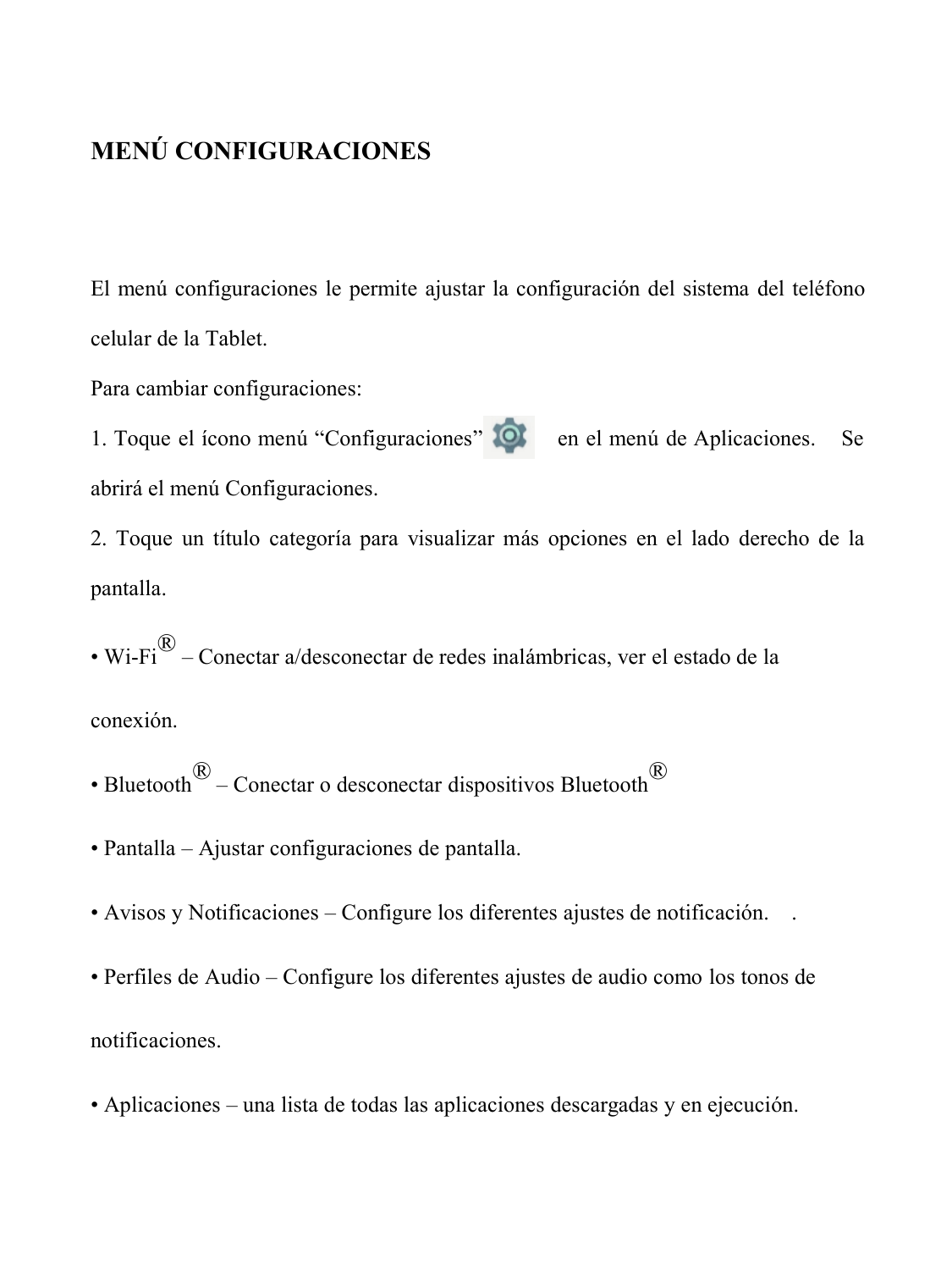• Almacenamiento y USB – Visualice las configuraciones de almacenamiento interno y externo.

(Nota: el software del Sistema operativo ocupa parte de la capacidad).

• Batería – Visualice el estado de la batería y realice ajustes para el consumo de energía.

• Memoria – Visualice la capacidad de memoria total y la capacidad de memoria libre.

(Nota: esto es para la memoria RAM, si es 1GB de RAM, la memoria total mostrada será de alrededor de 0.90-0.93GB).

• Usuarios - Cambiar entre propietario e invitado

• Ubicación – cambie la detección de ubicación aproximada, mejore los resultados de búsqueda, satélites GPS

• Seguridad – ajuste la configuración de seguridad del teléfono, el bloqueo de pantalla

• Cuentas – Agregue o elimine cuentas de correo electrónico y Google ™ como

Gmail, Google

• Google – Ubicación, seguridad, Anuncios, Cercano, Configurar dispositivo cercano.

• Idioma y entrada – agregar al diccionario, editar configuraciones de teclado en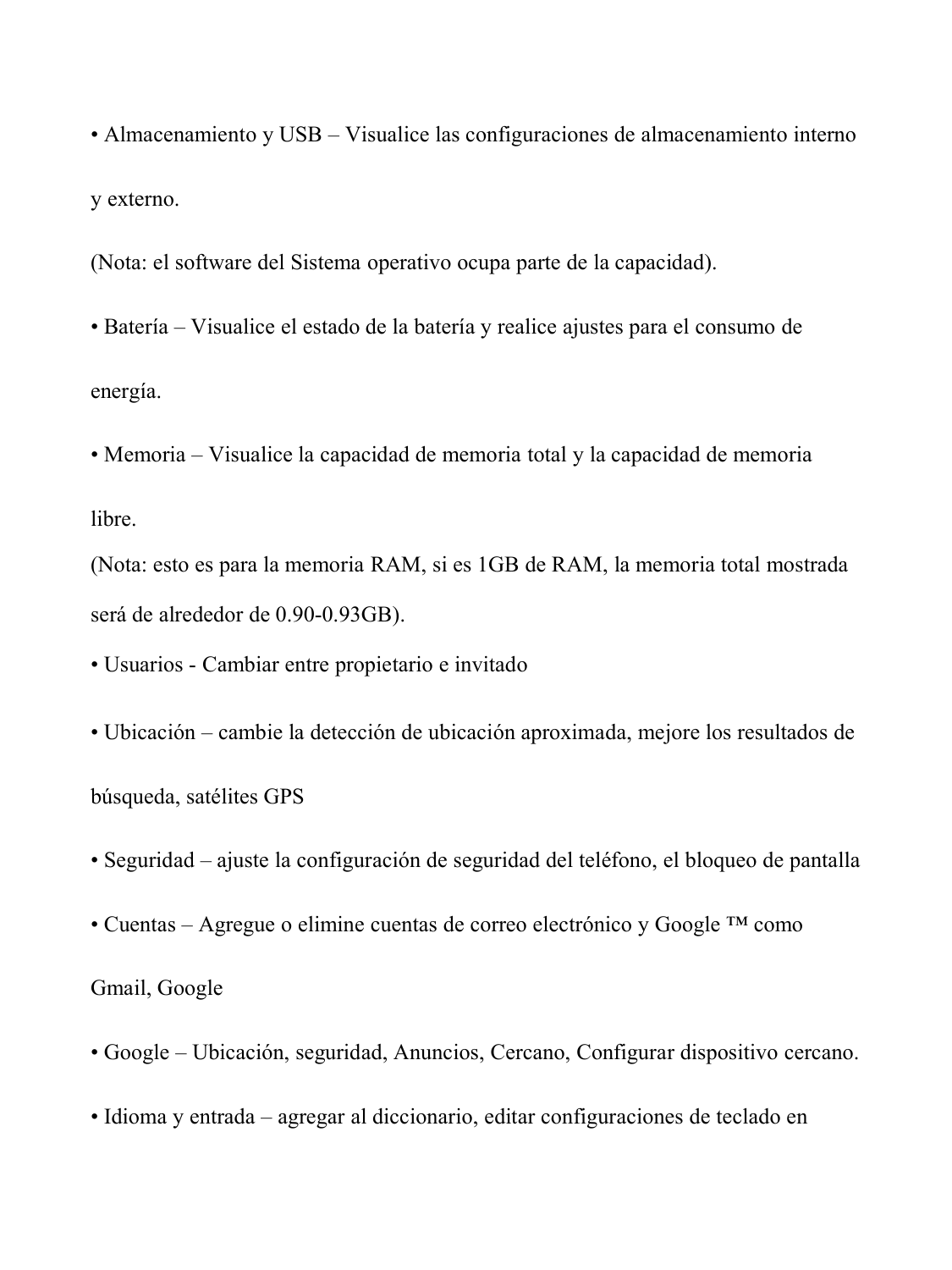pantalla, búsqueda por voz, etc.

• Copia de seguridad y restablecer – realizar copias de seguridad y restaurar datos, realizar una restauración de fábrica, etc.

- Fecha y hora Configurar la fecha, la zona horaria, la hora, el formato del reloj, etc.
- Accesibilidad Configurar texto grande, girar automáticamente la pantalla, decir la contraseña, etc.
- Acerca del teléfono muestra información sobre su teléfono
- "Configuración" agregar el menú de hamburguesas. Verá este menú en los dos

niveles de configuración en la esquina superior izquierda de la interfaz. Haga clic para ver todas las configuraciones, fácil de saltar rápidamente.

### **Con la aplicación de búsqueda instalada.**

### **Utilice gestos**

Los siguientes gestos se

pueden utilizar con la Tablet:





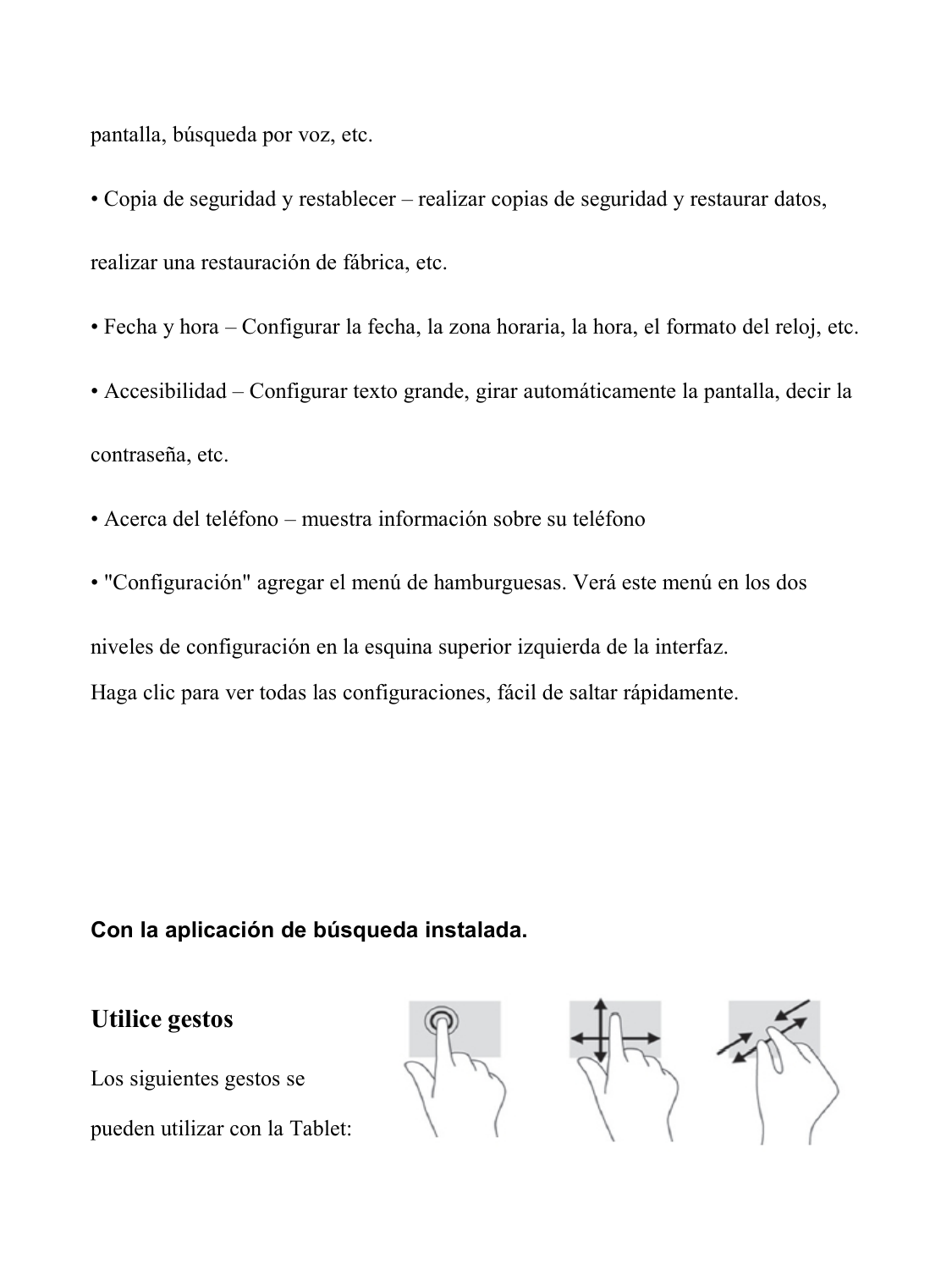Organizar la pantalla inicio

• Para agregar una aplicación o un widget a la pantalla de inicio, toque la pestaña

**Aplicaciones** o la pestaña **Widgets**, y luego mantenga presionada una aplicación o widget hasta que se agregue a la Pantalla de Inicio.

• Para eliminar una aplicación o widget de la pantalla de Inicio, arrástrelo a la X en la parte superior de la pantalla.

### **Cambiar la vista de la Tablet**

La función de rotación automática le permite cambiar la vista de su Tablet. Para una vista horizontal, sostenga la Tablet horizontalmente. Para la vista de retrato, sostenga la Tablet verticalmente.

**NOTA:** Algunas aplicaciones no rotan automáticamente.

Para cambiar la configuración de rotación automática, deslícese hacia abajo desde la parte superior de la pantalla para mostrar las notificaciones y luego toque el icono de rotación de pantalla para bloquear  $\widehat{\mathbb{C}}$  o desbloquear  $\widehat{\mathbb{C}}$  la rotación de pantalla.

### **Volver a la pantalla de Inicio**

Para volver rápidamente a la pantalla de inicio, toque  $\Box$ 

### **Visualizar aplicaciones, widgets y notificaciones.**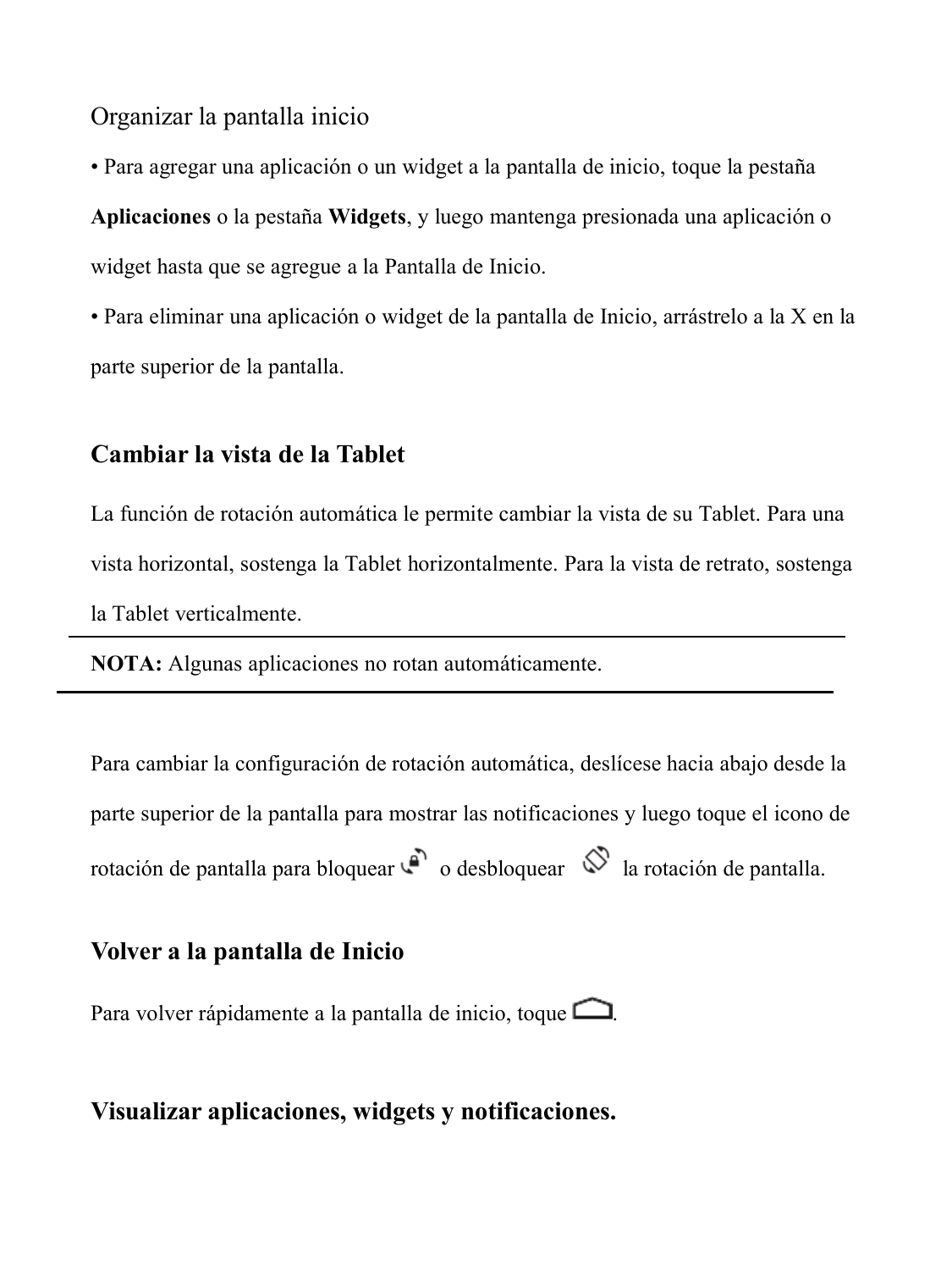**Aplicaciones**—Toque  $\overline{\mathbf{w}}$  v luego toque la pestaña Aplicaciones para ver una lista de todas las aplicaciones.

Widgets—Toque  $\overline{\text{ } }$  y luego toque la pestaña Widgets para ver una lista de todos los widgets.

**Notificación**—Deslizar hacia abajo desde la parte superior de la pantalla para ver las notificaciones.

### **Copia de seguridad de sus datos**

Le recomendamos encarecidamente que realice copias de seguridad periódicas de sus datos personales y medios de su Tablet en otra computadora, en un dispositivo de almacenamiento dedicado o en la nube usando una de las tantas soluciones disponibles comercialmente.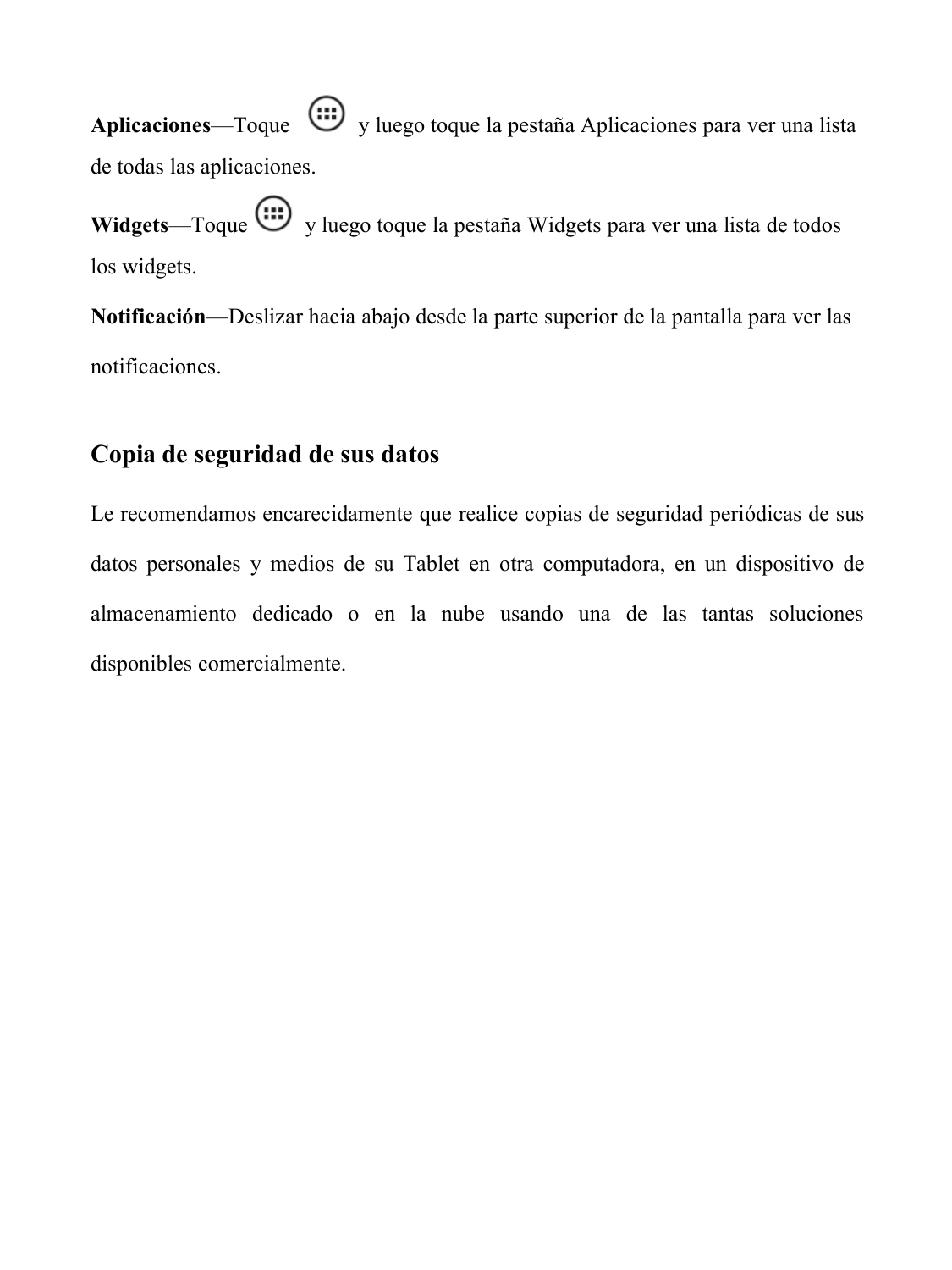# **Especificaciones**

| Memoria                  | Memoria Flash                    | 32GB                                                               |
|--------------------------|----------------------------------|--------------------------------------------------------------------|
| General                  | Chip principal                   | MT8765 Quad Core                                                   |
|                          | Pantalla                         | 8" 800 x 1280 IPS                                                  |
|                          | Sistema operativo                | Android™ 11 (Go edition)                                           |
|                          | <b>DDR</b>                       | 2GB                                                                |
|                          | WLAN incorporado                 | WLAN 802.11 b/g/n                                                  |
|                          | TP                               | $P + G$                                                            |
|                          | RTC(Reloj en tiempo<br>rea)      | Si                                                                 |
|                          | G-sensor                         | Si                                                                 |
|                          | Cargador de energía              | Enchufe 5V 2A EE. UU.                                              |
|                          | Cámara                           | 2.0MP+5.0MP FF                                                     |
|                          | Bluetooth                        | Soporte                                                            |
|                          | Altavoz                          | Si                                                                 |
|                          | <b>Dimensiones</b>               | Aprox. 207*123.8*8.9mm                                             |
|                          | Temperatura de<br>funcionamiento | $-5 - 40$ grados                                                   |
| Idioma                   | Multi-idioma                     | Español, Inglés, etc.                                              |
| Suministro<br>de energía | Batería                          | $4000$ mah                                                         |
| Formato<br>Compatible    | Video                            | Compatible AVI, MOV, VOB, RM/RMVB, FLV, DAT,<br>MKV, MPG, MPE etc. |
|                          | Música                           | Compatible MP3, WMA, APE, FLAC etc.                                |
|                          | Foto                             | Compatible JPG, BMP, GIF y fotos PNG                               |
|                          | E-book                           | Compatible PDF, TXT, EPUB etc. formato e-book                      |
| Aplicación<br>software   |                                  | Google Maps/e-mail/MSN/SKPYE/GTALK/INETBOOKS                       |

Google, Android, YouTube y otras marcas son marcas comerciales de Google LLC.